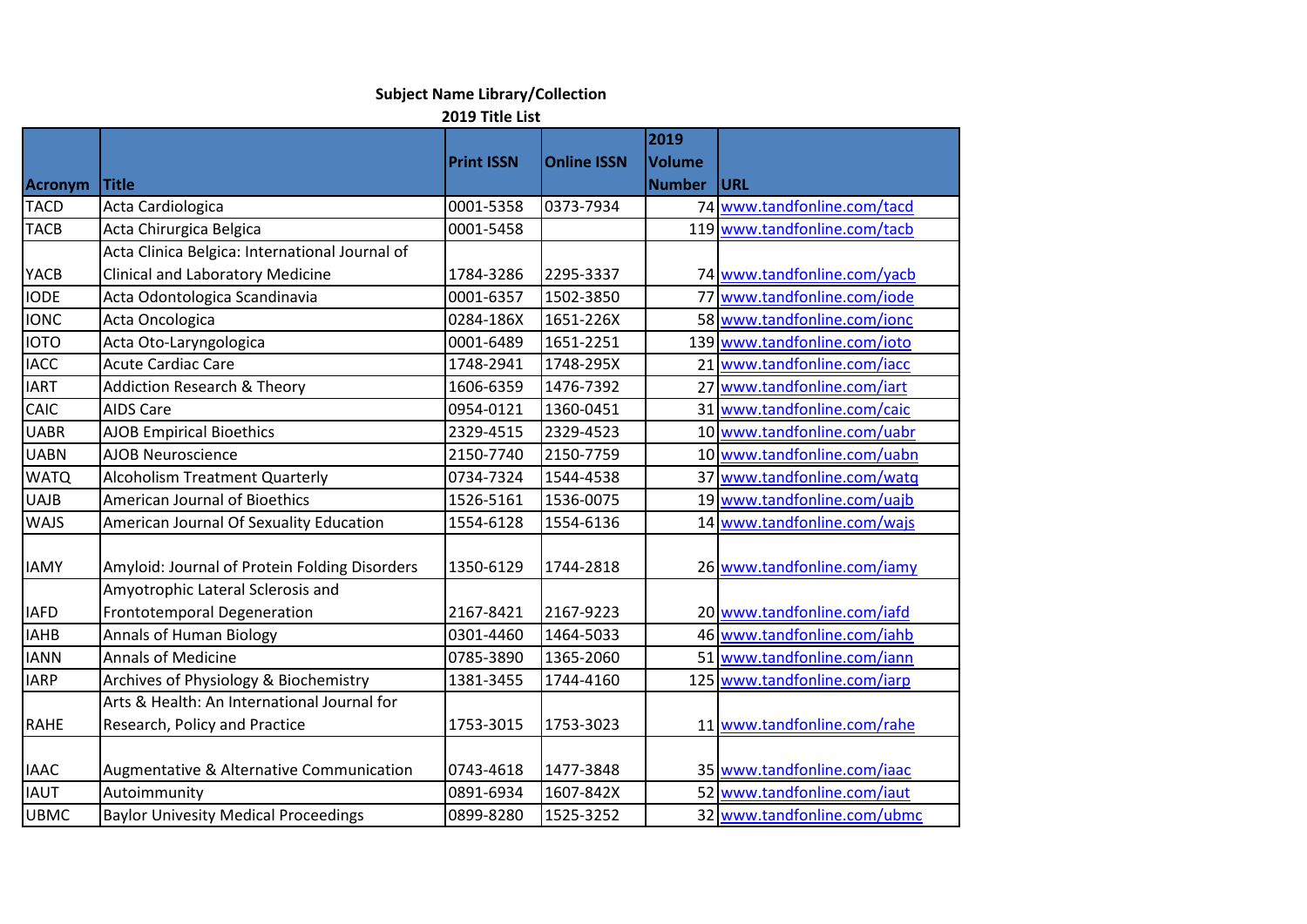| <b>VBMD</b> | <b>Behavioral Medicine</b>                                    | 0896-4289 | 1940-4026 | 45 www.tandfonline.com/vbmd |
|-------------|---------------------------------------------------------------|-----------|-----------|-----------------------------|
| <b>HBSM</b> | <b>Behavioral Sleep Medicine</b>                              | 1540-2002 | 1540-2010 | 17 www.tandfonline.com/hbsm |
| <b>IBMK</b> | <b>Biomarkers</b>                                             | 1354-750X | 1366-5804 | 24 www.tandfonline.com/ibmk |
| <b>IBLO</b> | <b>Blood Pressure</b>                                         | 0803-7051 | 1651-1999 | 28 www.tandfonline.com/iblo |
| <b>IBIJ</b> | <b>Brain Injury</b>                                           | 0269-9052 | 1362-301X | 33 www.tandfonline.com/ibij |
| TBBS        | <b>British Journal of Biomedical Science</b>                  | 0967-4845 |           | 76 www.tandfonline.com/tbbs |
| <b>IBJN</b> | <b>British Journal of Neurosurgery</b>                        | 0268-8697 | 1360-046X | 33 www.tandfonline.com/ibjn |
| <b>ICNV</b> | Cancer Investigation                                          | 0735-7907 | 1532-4192 | 37 www.tandfonline.com/icnv |
| <b>HCHC</b> | <b>Children's Health Care</b>                                 | 0273-9615 | 1532-6888 | 48 www.tandfonline.com/hchc |
| <b>ICMT</b> | Climacteric                                                   | 1369-7137 | 1473-0804 | 22 www.tandfonline.com/icmt |
| <b>ICEH</b> | Clinical & Experimental Hypertension                          | 1064-1963 | 1525-6006 | 41 www.tandfonline.com/iceh |
| <b>ICTX</b> | <b>Clinical Toxicology</b>                                    | 1556-3650 | 1556-9519 | 57 www.tandfonline.com/ictx |
|             | Cochlear Implants International (An                           |           |           |                             |
| YCII        | International Journal)                                        | 1467-0100 | 1754-7628 | 20 www.tandfonline.com/ycii |
|             |                                                               |           |           |                             |
| <b>ICPN</b> | <b>Comprehensive Child and Adolescent Nursing</b>             | 0146-0862 | 1521-043X | 42 www.tandfonline.com/icpn |
| <b>RCNJ</b> | <b>Contemporary Nurse</b>                                     | 1037-6178 | 1839-3535 | 55 www.tandfonline.com/rcnj |
|             | COPD: Journal of Chronic Obstructive Pulmonary                |           |           |                             |
| <b>ICOP</b> | <b>Disease</b>                                                | 1541-2555 | 1541-2563 | 16 www.tandfonline.com/icop |
|             | CRANIO: The Journal of Craniomandibular &                     |           |           |                             |
| <b>YCRA</b> | <b>Sleep Practice</b>                                         | 0886-9634 | 2151-0903 | 37 www.tandfonline.com/ycra |
| <b>CCPH</b> | <b>Critical Public Health</b>                                 | 0958-1596 | 1469-3682 | 29 www.tandfonline.com/ccph |
|             |                                                               |           |           |                             |
| <b>ILAB</b> | Critical Reviews in Clinical Laboratory Sciences              | 1040-8363 | 1549-781X | 56 www.tandfonline.com/ilab |
| <b>ITXC</b> | <b>Critical Reviews in Toxicology</b>                         | 1040-8444 | 1547-6898 | 49 www.tandfonline.com/itxc |
| <b>TCHS</b> | Culture, Health & Sexuality                                   | 1369-1058 | 1464-5351 | 21 www.tandfonline.com/tchs |
| <b>ICEY</b> | <b>Current Eye Research</b>                                   | 0271-3683 | 1460-2202 | 44 www.tandfonline.com/icey |
| <b>ICMO</b> | <b>Current Medical Research &amp; Opinion</b>                 | 0300-7995 | 1473-4877 | 35 www.tandfonline.com/icmo |
| <b>ICOT</b> | <b>Cutaneous &amp; Ocular Toxicology</b>                      | 1556-9527 | 1556-9535 | 38 www.tandfonline.com/icot |
| <b>IPDR</b> | Developmental Neurorehabilitation                             | 1751-8423 | 1751-8431 | 22 www.tandfonline.com/ipdr |
| <b>IDRE</b> | Disability & Rehabilitation                                   | 0963-8288 | 1464-5165 | 41 www.tandfonline.com/idre |
| <b>IIDT</b> | Disability & Rehabilitation: Assistive Technology   1748-3107 |           | 1748-3115 | 14 www.tandfonline.com/iidt |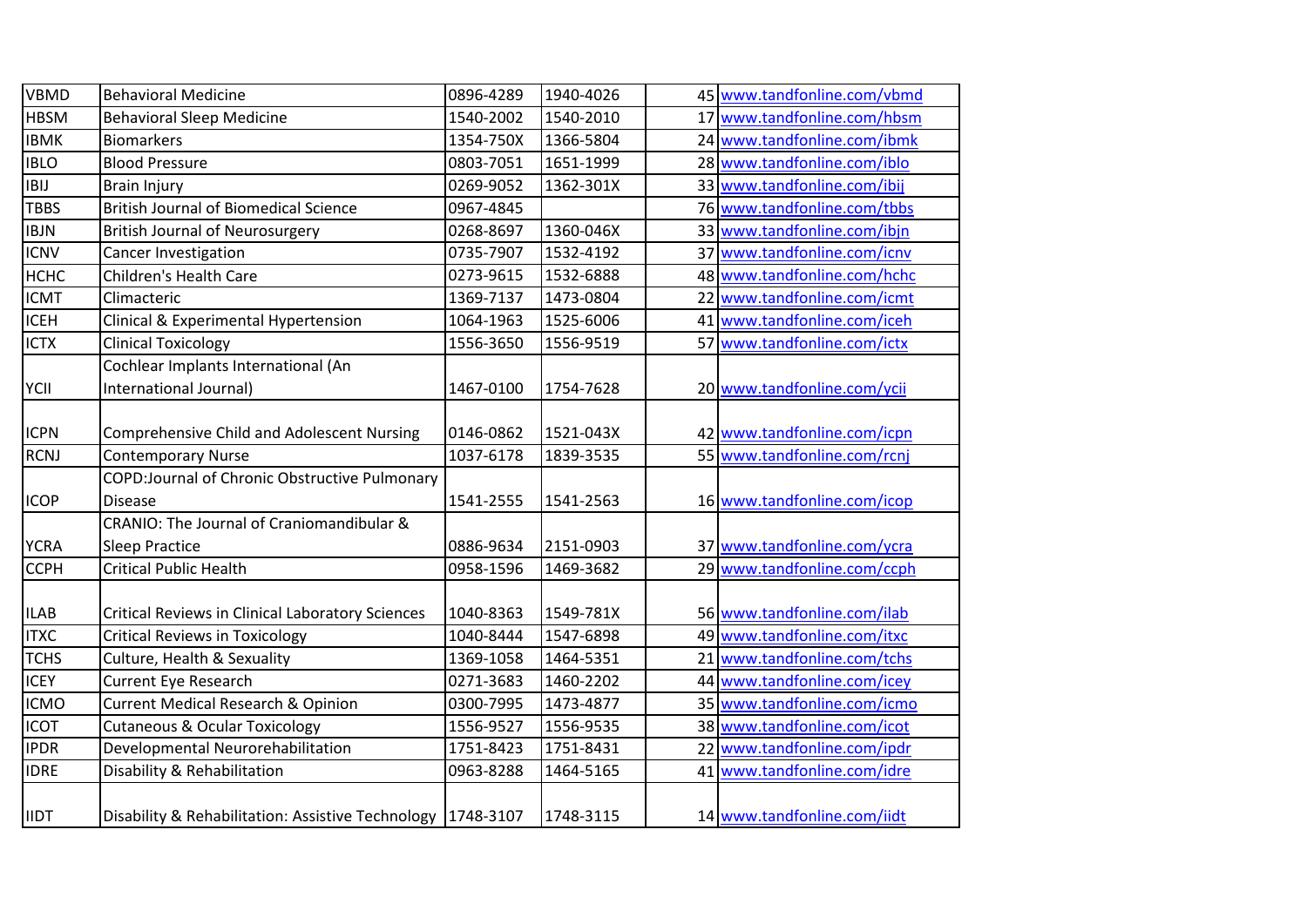| <b>IDCT</b>     | Drug & Chemical Toxicology                     | 0148-0545 | 1525-6014 |    | 42 www.tandfonline.com/idct |
|-----------------|------------------------------------------------|-----------|-----------|----|-----------------------------|
| <b>IDDI</b>     | Drug Development & Industrial Pharmacy         | 0363-9045 | 1520-5762 |    | 45 www.tandfonline.com/iddi |
| <b>IDMR</b>     | Drug Metabolism Reviews                        | 0360-2532 | 1097-9883 |    | 51 www.tandfonline.com/idmr |
| <b>IDEP</b>     | Drugs: Education, Prevention & Policy          | 0968-7637 | 1465-3370 |    | 26 www.tandfonline.com/idep |
| <b>TEPC</b>     | <b>Education for Primary Care</b>              | 1473-9879 | 1475-990X |    | 30 www.tandfonline.com/tepc |
| <b>IEBM</b>     | Electromagnetic Biology & Medicine             | 1536-8378 | 1536-8386 |    | 38 www.tandfonline.com/iebm |
| <b>IERC</b>     | <b>Endocrine Research</b>                      | 0743-5800 | 1532-4206 |    | 44 www.tandfonline.com/ierc |
| <b>CETH</b>     | <b>Ethnicity and Health</b>                    | 1355-7858 | 1465-3419 |    | 24 www.tandfonline.com/ceth |
| <b>IEJP</b>     | European Journal Of Physiotherapy              | 2167-9169 | 2167-9177 |    | 21 www.tandfonline.com/iejp |
|                 | <b>Evidence-Based Communication Assessment</b> |           |           |    |                             |
| <b>TEBC</b>     | and Intervention                               | 1748-9539 | 1748-9547 |    | 13 www.tandfonline.com/tebc |
| <b>IELU</b>     | <b>Experimental Lung Research</b>              | 0190-2148 | 1521-0499 |    | 45 www.tandfonline.com/ielu |
| <b>IPDP</b>     | Fetal & Pediatric Pathology                    | 1551-3815 | 1551-3823 |    | 38 www.tandfonline.com/ipdp |
| <b>RGPH</b>     | <b>Global Public Health</b>                    | 1744-1692 | 1744-1706 |    | 14 www.tandfonline.com/rgph |
| <b>IGRF</b>     | <b>Growth Factors</b>                          | 0879-7194 | 1029-2292 |    | 37 www.tandfonline.com/igrf |
| <b>IGYE</b>     | <b>Gynecological Endocrinology</b>             | 0951-3590 | 1473-0766 |    | 35 www.tandfonline.com/igye |
| <b>UHCW</b>     | Health Care for Women International            | 0739-9332 | 1096-4665 |    | 40 www.tandfonline.com/uhcw |
| <b>RHSR</b>     | <b>Health Sociology Review</b>                 | 1446-1242 | 1839-3551 |    | 28 www.tandfonline.com/rhsr |
| <b>CHRS</b>     | Health, Risk & Society                         | 1369-8575 | 1096-4665 |    | 21 www.tandfonline.com/chrs |
| <b>IHBC</b>     | <b>Hearing Balance and Communication</b>       | 2169-5717 | 2169-5725 | 17 | www.tandfonline.com/ihbc    |
| <b>IHEM</b>     | Hemoglobin                                     | 0363-0269 | 1532-432X | 43 | www.tandfonline.com/ihem    |
| <b>YHCT</b>     | HIV Research & Clinical Practice               | 2578-7489 | 2578-7470 | 20 | www.tandfonline.com/yhct    |
| <b>WHHC</b>     | Home Health Care Services Quarterly            | 0162-1424 | 1545-0856 | 38 | www.tandfonline.com/whhc    |
| <b>IHOP</b>     | <b>Hospital Practice</b>                       |           |           | 47 | www.tandfonline.com/ihop    |
| <b>VHOS</b>     | <b>Hospital Topics</b>                         | 0018-5868 | 1939-9278 | 97 | www.tandfonline.com/vhos    |
| <b>IHUF</b>     | <b>Human Fertility</b>                         | 1464-7273 | 1742-8149 | 22 | www.tandfonline.com/ihuf    |
| <b>KHVI</b>     | Human Vaccines & Immunotherapeutics            | 2164-5515 | 2164-554X | 15 | www.tandfonline.com/khvi    |
| <b>IHIP</b>     | <b>Hypertension in Pregnancy</b>               | 1064-1955 | 1525-6065 | 38 | www.tandfonline.com/ihip    |
| <b>IIMM</b>     | Immunological Investigations                   | 0882-0139 | 1532-4311 | 48 | www.tandfonline.com/iimm    |
|                 |                                                |           |           |    |                             |
| $\mathsf{IIPI}$ | Immunopharmacology & Immunotoxicology          | 0892-3973 | 1532-2513 | 41 | www.tandfonline.com/iipi    |
| <b>INFD</b>     | <b>Infectious Diseases</b>                     | 2374-4235 | 2374-4243 | 51 | www.tandfonline.com/infd    |
| <b>IMIF</b>     | <b>Informatics for Health and Social Care</b>  | 1753-8157 | 1753-8165 | 44 | www.tandfonline.com/imif    |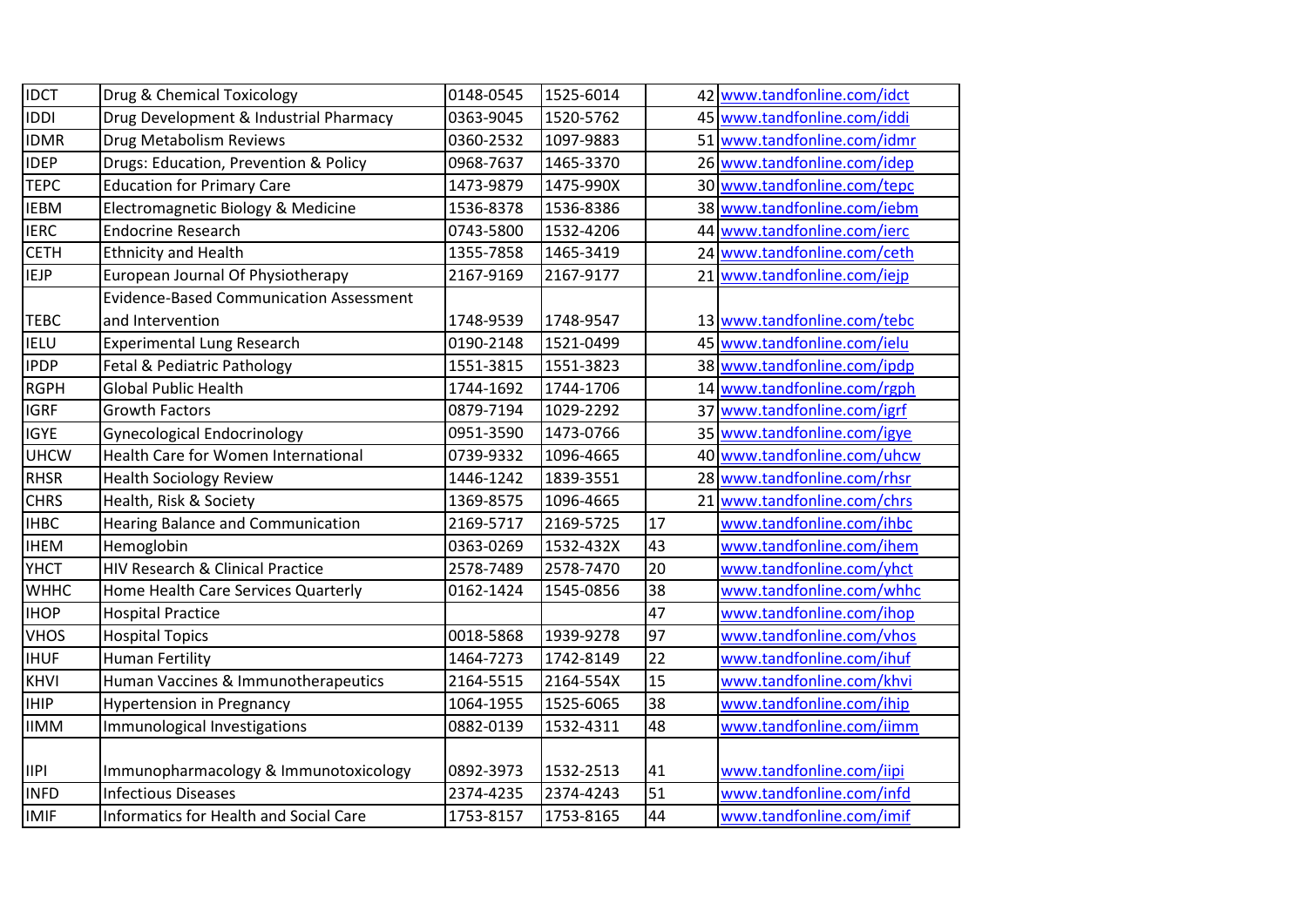| <b>IIHT</b> | <b>Inhalation Toxicology</b>                    | 0895-8378 | 1091-7691 | 31  | www.tandfonline.com/iiht |
|-------------|-------------------------------------------------|-----------|-----------|-----|--------------------------|
| WIJT        | International Journal of Transgenderism         | 1553-2739 | 1434-4599 | 20  | www.tandfonline.com/wijt |
| <b>IIJA</b> | <b>International Journal of Audiology</b>       | 1499-2027 | 1708-8186 | 58  | www.tandfonline.com/iija |
|             | International Journal of Developmental          |           |           |     |                          |
| YJDD        | <b>Disabilities</b>                             | 2047-3869 | 2047-3877 | 65  | www.tandfonline.com/yjdd |
|             | International Journal of Healthcare             |           |           |     |                          |
| <b>YJHM</b> | Management                                      | 2047-9700 | 2047-9719 | 12  | www.tandfonline.com/yjhm |
| <b>INES</b> | <b>International Journal of Neuroscience</b>    | 0020-7454 | 1543-5245 | 129 | www.tandfonline.com/ines |
|             | International Journal of Psychiatry in Clinical |           |           |     |                          |
| <b>IJPC</b> | Practice                                        | 1365-1501 | 1471-1788 | 23  | www.tandfonline.com/ijpc |
| <b>IRAB</b> | International Journal of Radiation Biology      | 0955-3002 | 1362-3095 | 95  | www.tandfonline.com/irab |
|             | International Journal Of Sexual Health (New     |           |           |     |                          |
| <b>WIJS</b> | Title)                                          | 1931-7611 | 1931-762x | 31  | www.tandfonline.com/wijs |
|             | International Journal of Speech & Language      |           |           |     |                          |
| <b>IASL</b> | Pathology                                       | 1754-9507 | 1754-9515 | 21  | www.tandfonline.com/iasl |
| <b>IIRP</b> | International Review of Psychiatry              | 0954-0261 | 1369-1627 | 31  | www.tandfonline.com/iirp |
| <b>IIRI</b> | <b>International Reviews of Immunology</b>      | 0883-0185 | 1563-5244 | 38  | www.tandfonline.com/iiri |
| <b>IMHN</b> | <b>Issues in Mental Health Nursing</b>          | 0161-2840 | 1096-4673 | 40  | www.tandfonline.com/imhn |
| <b>WJAD</b> | Journal Of Addictive Diseases                   | 1055-0887 | 1545-0848 | 38  | www.tandfonline.com/wjad |
| <b>VACH</b> | Journal of American College Health              | 0744-8481 | 1940-3208 | 67  | www.tandfonline.com/vach |
| <b>IJAS</b> | Journal of Asthma                               | 0277-0903 | 1532-4303 | 56  | www.tandfonline.com/ijas |
|             |                                                 |           |           |     |                          |
| <b>UAOJ</b> | Journal of Binocular Vision and Ocular Motility | 2576-117x | 2576-1218 | 69  | www.tandfonline.com/uaoj |
| <b>YJOC</b> | Journal of Chemotherapy                         | 1120-009X | 1973-9478 | 31  | www.tandfonline.com/yjoc |
|             |                                                 |           |           |     |                          |
| <b>WCAS</b> | Journal Of Child & Adolescent Substance Abuse   | 1067-828X | 1547-0652 | 28  | www.tandfonline.com/wcas |
|             | Journal of Communication in Healthcare          |           |           |     |                          |
|             | (Strategies, Media and Engagement in Global     |           |           |     |                          |
| <b>YCIH</b> | Health)                                         | 1753-8068 | 1753-8076 | 12  | www.tandfonline.com/ycih |
| <b>HCHN</b> | Journal of Community Health Nursing             | 0737-0016 | 1532-7655 | 36  | www.tandfonline.com/hchn |
| <b>IJCL</b> | Journal of Cosmetic & Laser Therapy             | 1476-4172 | 1476-4180 | 21  | www.tandfonline.com/ijcl |
| <b>IJDT</b> | Journal of Dermatological Treatment             | 0954-6634 | 1471-1753 | 30  | www.tandfonline.com/ijdt |
| <b>IJDS</b> | Journal of Dietary Supplements                  | 1939-0211 | 1939-022X | 16  | www.tandfonline.com/ijds |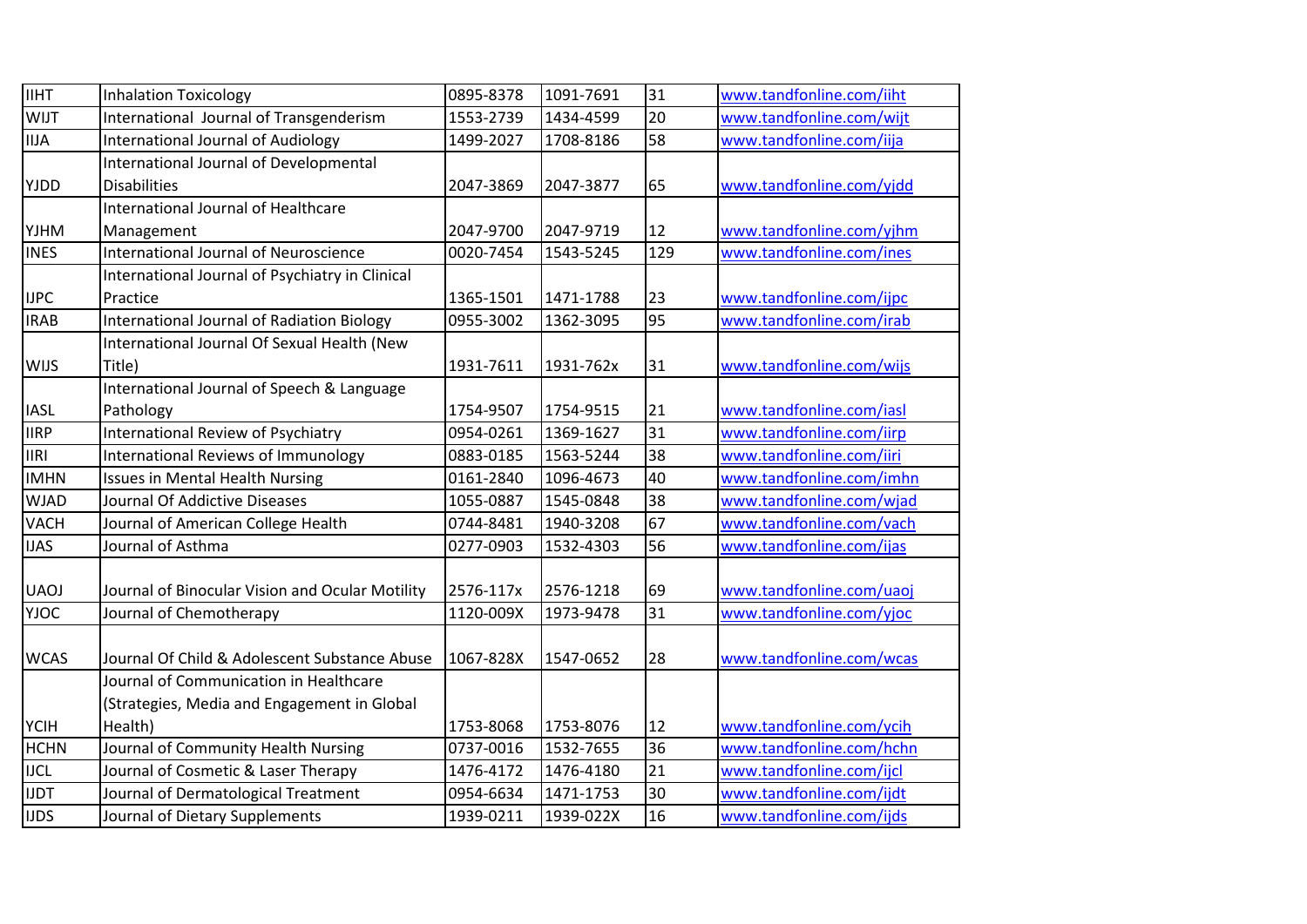| <b>IDRT</b> | Journal of Drug Targeting                     | 1061-186X | 1029-2330 | 27              | www.tandfonline.com/idrt |
|-------------|-----------------------------------------------|-----------|-----------|-----------------|--------------------------|
| <b>WJDD</b> | Journal Of Dual Diagnosis                     | 1550-4263 | 1550-4271 | 15              | www.tandfonline.com/wjdd |
| <b>WESA</b> | Journal Of Ethnicity In Substance Abuse       | 1533-2640 | 1533-2659 | 18              | www.tandfonline.com/wesa |
| WHIV        | Journal Of Hiv/Aids & Social Services         | 1538-1501 | 1538-151x | 18              | www.tandfonline.com/whiv |
|             | Journal of Intellectual and Developmental     |           |           |                 |                          |
| <b>CJID</b> | Disability                                    | 1366-8250 | 1469-9532 | 44              | www.tandfonline.com/cjid |
| <b>IJIC</b> | Journal of Interprofessional Care             | 1356-1820 | 1469-9567 | 33              | www.tandfonline.com/ijic |
| <b>IIVS</b> | Journal of Investigative Surgery              | 0894-1939 | 1521-0553 | 32              | www.tandfonline.com/iivs |
| <b>ULGM</b> | Journal of Legal Medicine                     | 0194-7648 | 1521-057x | 39              | www.tandfonline.com/ulgm |
| <b>ILPR</b> | Journal of Liposome Research                  | 0898-2104 | 1532-2394 | 29              | www.tandfonline.com/ilpr |
| YJMT        | Journal of Manual & Manipulative Therapy      | 1066-9817 | 2042-6186 | 27              | www.tandfonline.com/yjmt |
|             |                                               |           |           |                 |                          |
| <b>IJMF</b> | Journal of Maternal-Fetal & Neonatal Medicine | 1476-7058 | 1476-4954 | 32              | www.tandfonline.com/ijmf |
| <b>IJME</b> | Journal of Medical Economics                  | 1369-6998 | 1941-837X | $\overline{22}$ | www.tandfonline.com/ijme |
|             |                                               |           |           |                 |                          |
| <b>IJMT</b> | Journal of Medical Engineering & Technology   | 0309-1902 | 1464-522X | 43              | www.tandfonline.com/ijmt |
| <b>IMNC</b> | Journal of Microencapsulation                 | 0265-2048 | 1464-5246 | 36              | www.tandfonline.com/imnc |
| <b>INEG</b> | Journal of Neurogenetics                      | 0167-7063 | 1563-5260 | 33              | www.tandfonline.com/ineg |
|             | Journal of Nutrition in Gerontology and       |           |           |                 |                          |
| <b>WJNE</b> | Geriatrics                                    | 2155-1200 | 2155-1197 | 38              | www.tandfonline.com/wjne |
| <b>IJOG</b> | Journal of Obstetrics & Gynaecology           | 0144-3615 | 1364-6893 | 39              | www.tandfonline.com/ijog |
| <b>ROCC</b> | Journal of Occupational Science               | 1442-7591 |           | 26              | www.tandfonline.com/rocc |
|             | Journal Of Occupational Therapy, Schools &    |           |           |                 |                          |
| <b>WJOT</b> | Early Intervention                            | 1941-1243 | 1941-1251 | 12              | www.tandfonline.com/wjot |
|             | Journal of Pain & Palliative Care             |           |           |                 |                          |
| <b>IPPC</b> | Pharmacotherapy                               | 1536-0288 | 1536-0539 | 33              | www.tandfonline.com/ippc |
|             |                                               |           |           |                 |                          |
| <b>IPHS</b> | Journal of Plastic Surgery and Hand Surgery   | 2000-656X | 2000-6764 | 53              | www.tandfonline.com/iphs |
|             | Journal Of Prevention & Intervention In The   |           |           |                 |                          |
| <b>WPIC</b> | Community                                     | 1085-2352 | 1540-7330 | 47              | www.tandfonline.com/wpic |
| <b>UJPD</b> | Journal of Psychoactive Drugs                 | 0279-1072 |           | 51              | www.tandfonline.com/ujpd |
|             | Journal of Psychosomatic Obstetrics &         |           |           |                 |                          |
| <b>IPOB</b> | Gynecology                                    | 0167-482X | 1743-8942 | 40              | www.tandfonline.com/ipob |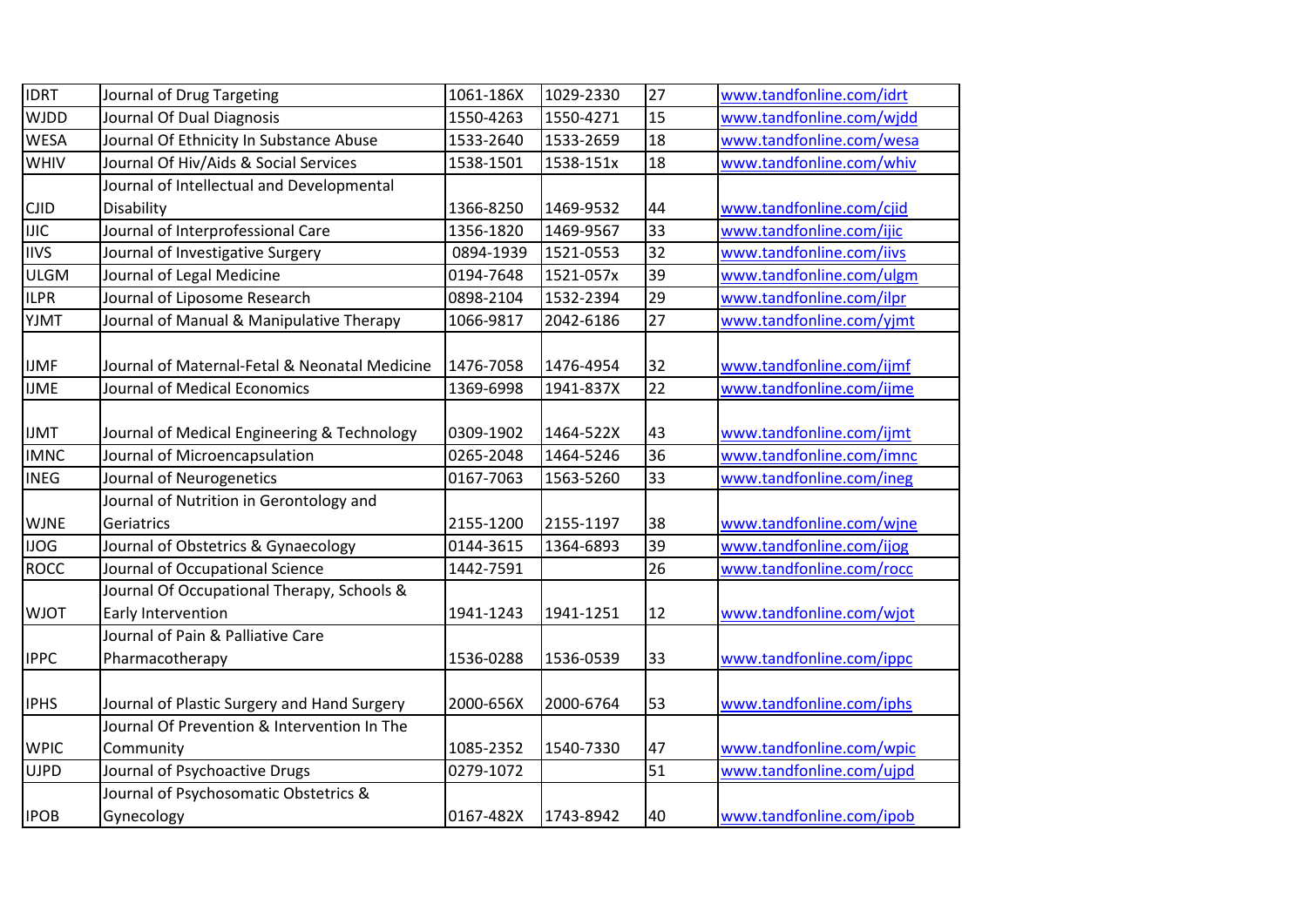| <b>IRST</b> | Journal of Receptors & Signal Transduction      | 1079-9893   | 1532-4281 | 39 | www.tandfonline.com/irst |
|-------------|-------------------------------------------------|-------------|-----------|----|--------------------------|
| <b>HJSR</b> | Journal of Sex Research                         | 0022-4499   | 1559-8519 | 56 | www.tandfonline.com/hjsr |
|             |                                                 |             |           |    |                          |
| <b>YSDH</b> | Journal of Social Distress and the Homeless     | 1053-0789   | 1573-658X | 28 | www.tandfonline.com/ysdh |
| <b>IJSU</b> | Journal of Substance Use                        | 1465-9891   | 1475-9942 | 24 | www.tandfonline.com/ijsu |
|             |                                                 |             |           |    |                          |
| <b>UACN</b> | Journal of the American College of Nutrition    | 0731-5724   | 1541-1087 | 38 | www.tandfonline.com/uacn |
|             |                                                 |             |           |    |                          |
| <b>IJAU</b> | Journal of Visual Communication in Medicine     | 1745-3054   | 1745-3062 | 42 | www.tandfonline.com/ijau |
| ILAL        | Leukemia & Lymphoma                             | 1042-8194   | 1029-2403 | 60 | www.tandfonline.com/ilal |
| <b>ILOG</b> | Logopedics, Phoniatrics, Vocology               | 1401-5439   | 1651-2022 | 44 | www.tandfonline.com/ilog |
| <b>IMTE</b> | <b>Medical Teacher</b>                          | 0142-159X   | 1466-187X | 41 | www.tandfonline.com/imte |
|             | Minimally Invasive Therapy & Allied             |             |           |    |                          |
| <b>IMIT</b> | technologies                                    | 1364-5706   | 1365-2931 | 28 | www.tandfonline.com/imit |
| <b>IMOR</b> | Modern Rheumatology                             | 1439-7609   | 1439-7595 | 29 | www.tandfonline.com/imor |
| <b>INAN</b> | Nanotoxicology                                  | 1743-7390   | 1743-5404 | 13 | www.tandfonline.com/inan |
| <b>INET</b> | Network: Computation in Neural Systems          | 0954-898X   | 1361-6536 | 30 | www.tandfonline.com/inet |
|             |                                                 |             |           |    |                          |
|             | Neurological Research (A Journal of Progress in |             |           |    |                          |
| <b>YNER</b> | Neurosurgery, Neurology and Neuro Sciences)     | 0161-6412   | 1743-1328 | 41 | www.tandfonline.com/yner |
| <b>IOPH</b> | Neuro-Ophthalmology                             | 0165-8107   | 1744-506X | 43 | www.tandfonline.com/ioph |
| <b>IPSC</b> | Nordic Journal of Psychiatry                    | 0803-9488   | 1502-4725 | 73 | www.tandfonline.com/ipsc |
| <b>HNUC</b> | <b>Nutrition and Cancer</b>                     | 0163-5581   | 1532-7914 | 71 | www.tandfonline.com/hnuc |
|             | Nutritional Neuroscience (An International      |             |           |    |                          |
|             | Journal on Nutrition, Diet and Nervous System)  |             |           |    |                          |
| <b>YNNS</b> | Online                                          | 1028-415X   | 1476-8305 | 22 | www.tandfonline.com/ynns |
| <b>IOHC</b> | Occupational Therapy in Health Care             | 0738-0577   | 1541-3098 | 33 | www.tandfonline.com/iohc |
|             |                                                 |             |           |    |                          |
| <b>WOMH</b> | Occupational Therapy In Mental Health           | 0164-212X   | 1541-3101 | 35 | www.tandfonline.com/womh |
| <b>IOII</b> | Ocular Immunology & Inflammation                | 0927-3948   | 1744-5078 | 27 | www.tandfonline.com/ioii |
|             |                                                 |             |           |    |                          |
| <b>KONI</b> | Oncolmmunology                                  | Online only | 2162-402X | 8  | www.tandfonline.com/koni |
| <b>UACC</b> | <b>Oncology Issues</b>                          | 1046-3356   | 1045-3356 | 34 | www.tandfonline.com/uacc |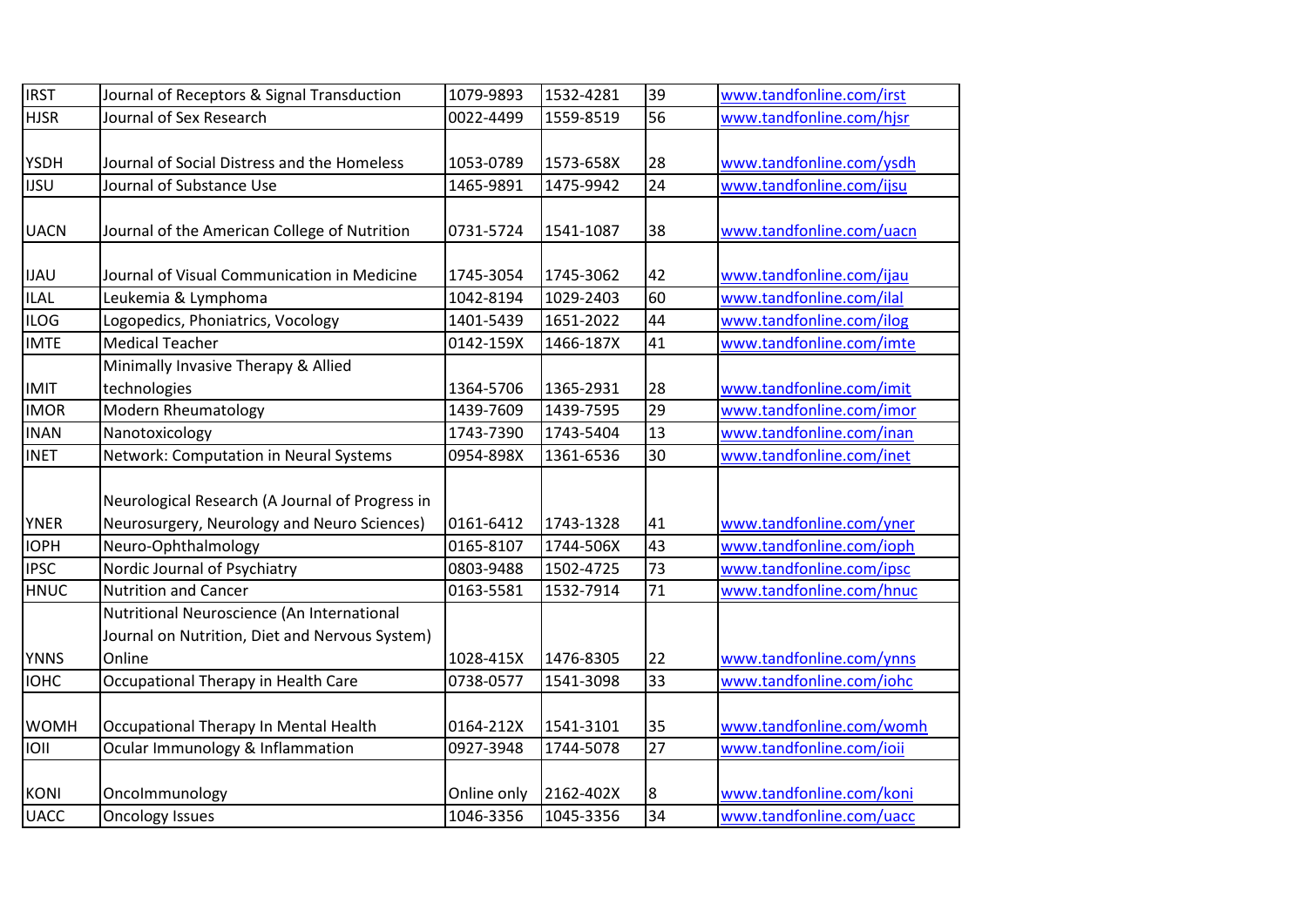| <b>IOPE</b> | Ophthalmic Epidemiology                                        | 0928-6586 | 1744-5086 | 26  | www.tandfonline.com/iope |
|-------------|----------------------------------------------------------------|-----------|-----------|-----|--------------------------|
| <b>IOPG</b> | <b>Ophthalmic Genetics</b>                                     | 1381-6810 | 1744-5094 | 40  | www.tandfonline.com/iopg |
| <b>IORB</b> | Orbit                                                          | 0167-6830 | 1744-5108 | 38  | www.tandfonline.com/iorb |
| <b>YPCH</b> | Paediatrics and International Child Health                     | 2046-9047 | 2046-9055 | 39  | www.tandfonline.com/ypch |
| <b>YPGH</b> | Pathogens and Global Health                                    | 2047-7724 | 2047-7732 | 113 | www.tandfonline.com/ypgh |
| <b>IPHO</b> | Pediatric Hematology & Oncology                                | 0888-0018 | 1521-0669 | 36  | www.tandfonline.com/ipho |
| <b>IPHD</b> | Pharmaceutical Development and Technology                      | 1083-7450 | 1097-9867 | 24  | www.tandfonline.com/iphd |
| <b>IPOG</b> | Physical & Occupational Therapy in Geriatrics                  | 0270-3181 | 1541-3152 | 37  | www.tandfonline.com/ipog |
| <b>IPOP</b> | Physical & Occupational Therapy in Pediatrics                  | 0194-2638 | 1541-3144 | 39  | www.tandfonline.com/ipop |
| <b>YPTR</b> | <b>Physical Therapy Reviews</b>                                | 1083-3196 | 1743-288X | 24  | www.tandfonline.com/yptr |
| <b>IPTP</b> | Physiotherapy: Theory and Practice                             | 0959-3985 | 1532-5040 | 35  | www.tandfonline.com/iptp |
| <b>IPLT</b> | Platelets                                                      | 0953-7104 | 1369-1635 | 30  | www.tandfonline.com/iplt |
| <b>IPGM</b> | Postgraduate Medicine                                          |           |           | 131 | www.tandfonline.com/ipgm |
| <b>IPEC</b> | <b>Prehospital Emergency Care</b>                              | 1090-3127 | 1545-0066 | 23  | www.tandfonline.com/ipec |
| <b>YPPC</b> | Progress in Palliative Care (Science and the Art<br>of Caring) | 0969-9260 | 1743-291X | 27  | www.tandfonline.com/yppc |
| <b>UPSY</b> | Psychiatry: Interpersonal and Biological<br>Processes          | 0033-2747 | 1943-281X | 82  | www.tandfonline.com/upsy |
| <b>CPHM</b> | Psychology, Health & Medicine                                  | 1354-8506 | 1465-3966 | 24  | www.tandfonline.com/cphm |
| <b>ICDV</b> | Scandinavian Cardiovascular Journal                            | 1401-7431 | 1651-2006 | 53  | www.tandfonline.com/icdv |
| <b>ICLB</b> | Scandinavian Journal of Clinical & Laboratory<br>Investigation | 0036-5513 | 1502-7686 | 79  | www.tandfonline.com/iclb |
| <b>IGAS</b> | Scandinavian Journal of Gastroenterology                       | 0036-5521 | 1502-7708 | 54  | www.tandfonline.com/igas |
| <b>IOCC</b> | Scandinavian Journal of Occupational Therapy                   | 1103-8128 | 1651-2014 | 26  | www.tandfonline.com/iocc |
| <b>IRHE</b> | Scandinavian Journal of Rheumatology                           | 0300-9742 | 1502-7732 | 48  | www.tandfonline.com/irhe |
| <b>ISJU</b> | Scandinavian Journal of Urology                                | 2168-1805 | 2168-1813 | 53  | www.tandfonline.com/isju |
| <b>ISIO</b> | Seminars in Ophthalmology                                      | 0882-0538 | 1744-5205 | 34  | www.tandfonline.com/isio |
| <b>ISMR</b> | Somatosensory & Motor Research                                 | 0899-0220 | 1369-1651 | 36  | www.tandfonline.com/ismr |
| YSLH        | Speech, Language and Hearing                                   | 2050-571X | 2050-5728 | 22  | www.tandfonline.com/yslh |